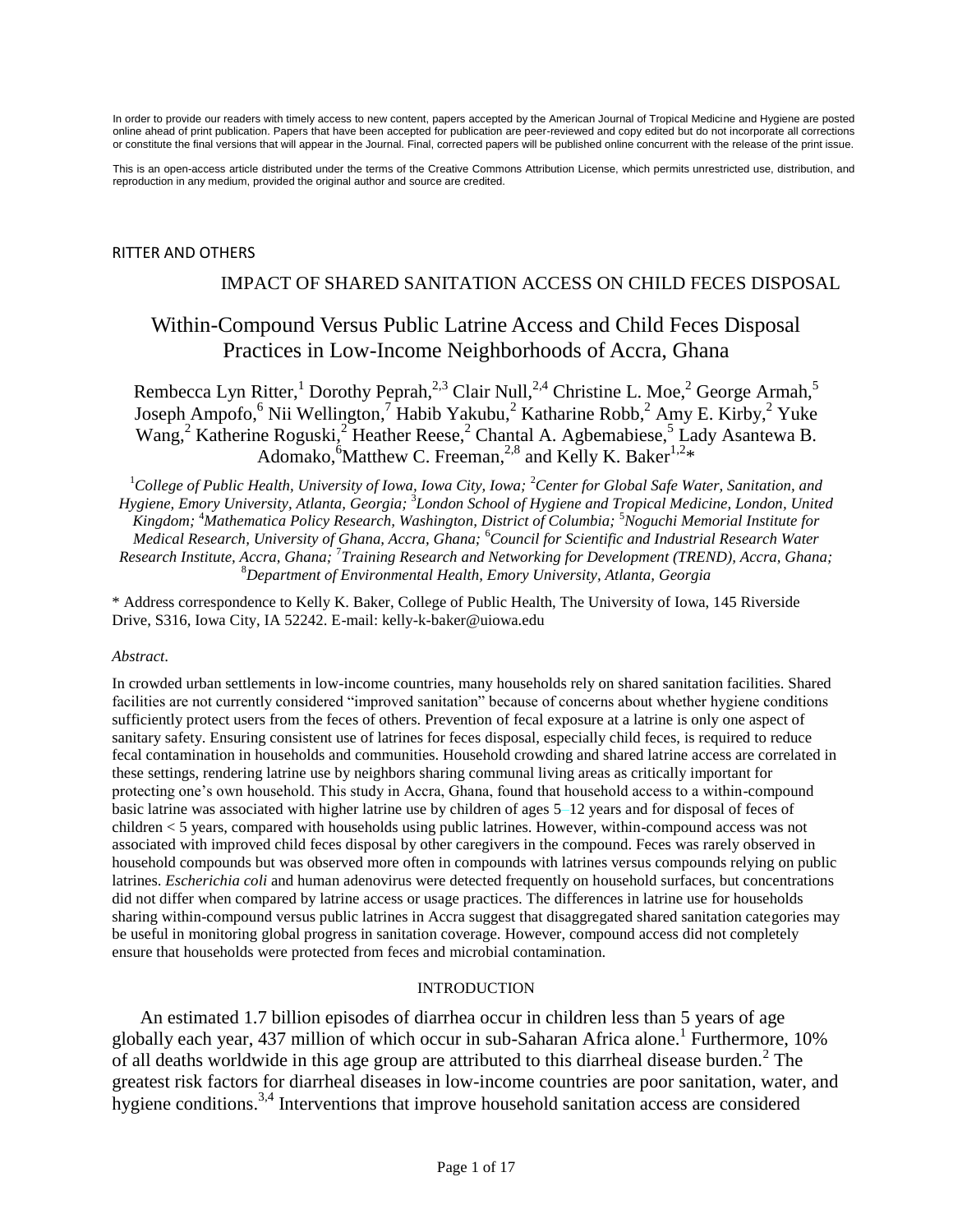cost-effective strategies for reducing fecal contamination in the environment and preventing the spread of gastrointestinal disease.<sup>5,6</sup> The Sustainable Development Goals (SDGs) have targeted the elimination of open defecation by 2025, with all people using adequate household sanitation facilities by 2040.<sup>7</sup> Progress toward these goals is measured by the World Health Organization and UNICEF Joint Monitoring Program (JMP) through the percentage of the population living in households where "improved" sanitation facilities protect users from exposure to the feces of other individuals by installing a barrier between users and human excreta.<sup>8</sup> "Safely managed" and "basic" household access to a private improved facility is considered to be the safest approach for protecting users, whereas "limited" access to a shared facility of improved design is considered less safe. Shared latrines have historically been considered unimproved, based on the premise that accessibility, hygiene maintenance, and safety may be of low quality and may not elicit sufficient use to prevent environmental fecal contamination. $\degree$  Consistent with this policy, sharing a sanitation facility with just a few other households has been repeatedly associated with increased diarrhea risk in children and adults, compared with the use of private sanitation facilities.<sup>10,11</sup> Based on this classification system, an estimated 638 million people using shared facilities of an otherwise improved design lacked access to an improved sanitation facility in 2015.<sup>8</sup> Shifting these people from shared to household sanitation is unlikely to change quickly as lack of space and cost are key barriers to owning a private household latrine in poor urban areas. 12

The classification of shared sanitation facilities as unimproved is controversial though. Policy on what constitutes improved sanitation has been limited by a lack of evidence about whether household latrine safety and use of latrines for safe disposal of feces differ based on the type of shared sanitation access.<sup>9</sup> Latrines that are considered unsanitary, unsafe, and costly or that lack privacy are often avoided, resulting in open defecation. Public or communal latrines are more likely to be perceived as unsafe, unhygienic, and inaccessible, compared with minimally shared latrines, and public latrine users are notoriously inconsistent in latrine usage.<sup>12–17</sup> Concerns about safety may decrease the use of public latrines by women, and social or economic limitations or inconvenience of access may reduce their use for child feces disposal.<sup>18,19</sup> By contrast, households with consistent, inexpensive access to a latrine in the compound—regardless of being shared among neighbors or private—may be more consistent in using the latrine for all feces disposal practices to maintain household hygiene. Some even argue that latrines shared by a minimal number of households provide similar levels of accessibility, safety, and cleanliness as private latrines and can be a practical, inexpensive alternative for increasing sanitation coverage where private latrines are currently unfeasible.<sup>9</sup> Although shifting households up the sanitation ladder from public to minimally shared latrines would likely improve privacy, dignity, and safety for users, it remains unclear whether this could improve safe disposal of excreta and reduce transmission of the enteric pathogens that contribute to the global pediatric diarrheal disease burden.

The objective of this study was to test the hypothesis that low-income urban households with access to a within-compound latrine are more likely to use latrines for child defecation and child feces disposal compared with households that rely on public latrines. Young children typically use diapers or child-sized potties, rather than latrines designed for adults, or are allowed to freely defecate in the open because of the perception that child feces are safe.<sup>20,21</sup> Even in households where latrines are used by adults, disposal of child feces in the open is common, especially at night, when the latrine is far from the household or when the child is between 0 and 3 years of age.<sup>10,22,23</sup> Thus, household child feces disposal practice is an useful indicator for identifying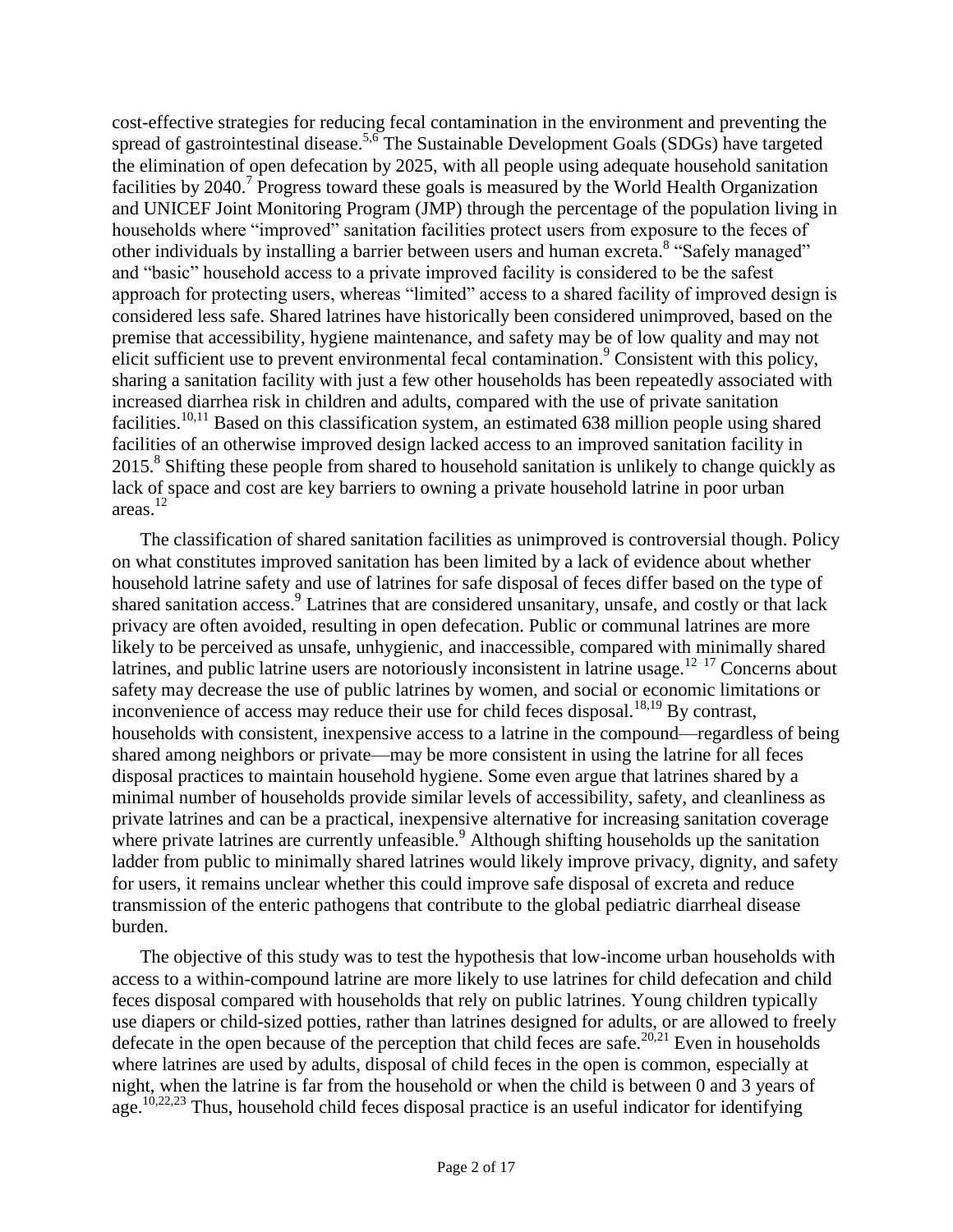differences in overall household safe feces disposals based on the type of shared sanitation access. In addition, we examined whether perception of latrine use for child feces disposal is more common among neighboring households that share a compound latrine compared with neighboring households that use public latrines. Last, we tested whether we could detect differences in *Escherichia coli* and human adenovirus contamination on household surfaces in households with versus without a within-compound latrine.

## **METHODS**

## **Study site.**

This study is a part of the SaniPath study of fecal exposure in low-income urban Accra, Ghana. Accra was selected for this study because Ghana has one of the lowest rates of sanitation coverage worldwide, with approximately five million Ghanaians, equivalent to approximately 19% of the country's population, practicing open defecation and another 16 million (approximately  $66\%$ ) using unimproved or shared facilities.<sup>8</sup> Data were collected in four lowincome, non-adjoining neighborhoods in Accra: Alajo, Bukom, Old Fadama, and Shiabu.<sup>12</sup>

## **Ethical considerations.**

The study protocol was approved by the Institutional Review Board at Emory University, GA (protocol number: IRB00051584) and the University of Ghana Noguchi Memorial Institute for Medical Research Institutional Review Board (protocol number: IRB00001276). Participants were informed of the study objectives, and written informed consent for household data collection was obtained from adult household participants. Consent and interviewing were performed in English or the participant's native language.

# **Survey data collection and management.**

Population-based surveys were conducted using paper-based forms in 844 households between March and November 2012. Sampling areas were identified by selecting four areas in each neighborhood using satellite maps. Within these areas, enumerators randomly selected a compound at the edge of each survey area by coin toss and identified one household with a child less than the age of 12 for enrollment in the study. A household was defined as persons who shared cooking and living arrangements, and a compound was defined as one or more households sharing a communal yard. After obtaining consent for participation in the study, trained data collectors administered a household survey to the primary caregiver or head of the household to record sociodemographic information and household water, sanitation, and hygiene access and practices. In most cases, the survey respondent was a woman. Sanitary inspections were conducted to verify the presence or absence of water and sanitation facilities, the condition of the facility, and visual observation of the household for feces on the ground. Subsequent households were selected by approaching every fifth compound on the street, counting both sides. In addition, 44 households with at least one child less than 12 years of age were recruited with assistance of a neighborhood liaison for participation in a structured observation study that included collection of hand rinses and surface swabs in the household for microbial testing. Data were entered using Microsoft Access and cleaned using SAS 9.4. Anonymity was maintained through the use of household identification numbers.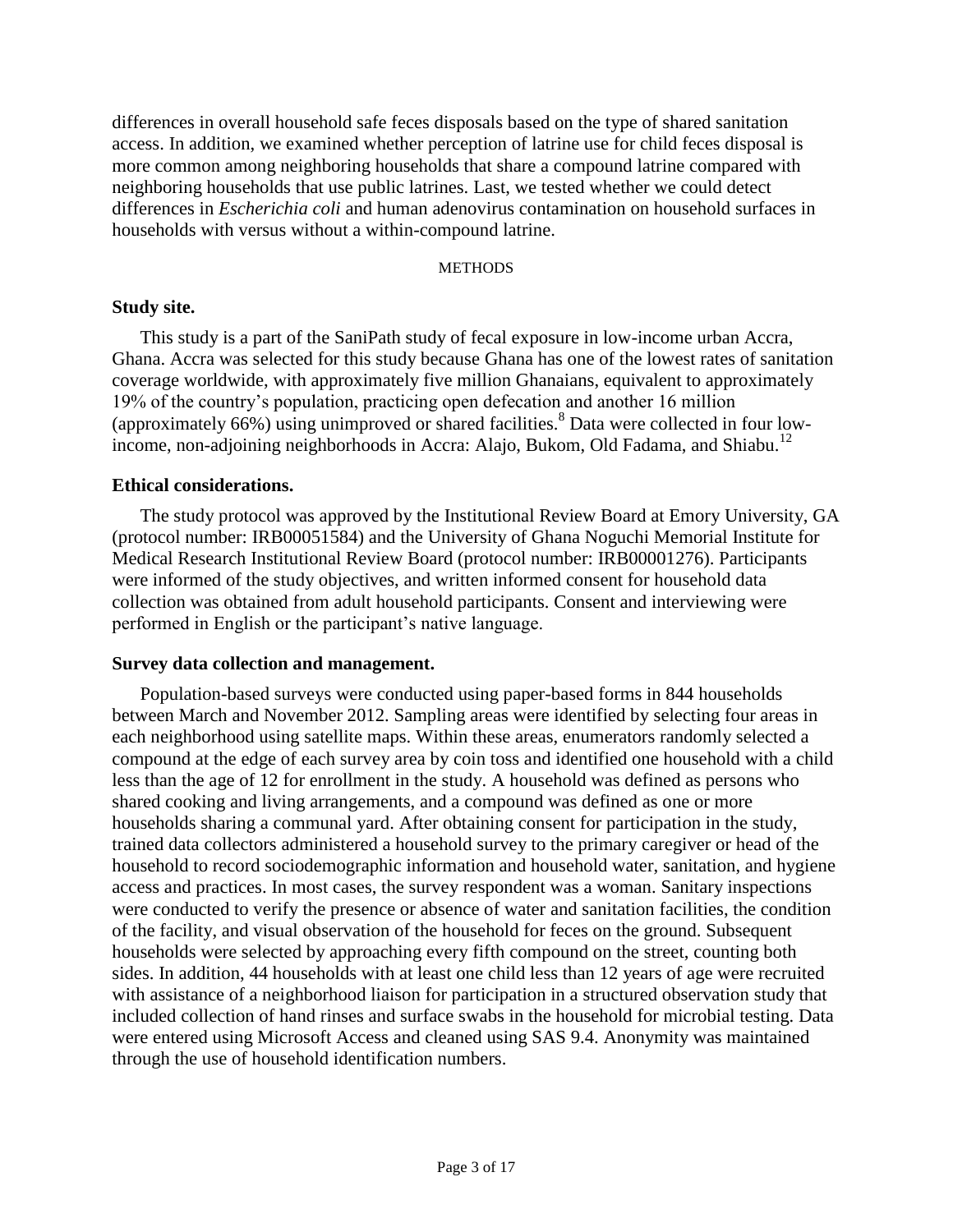## **Sanitation access and usage variables.**

Preliminary descriptive analyses of household sanitation access revealed few households with a private basic facility (Supplemental Table 1), so households with private and compoundshared access were combined as "within-compound latrine" for comparison to households that reported relying on public latrines  $(Table 1)$ .<sup>8</sup> All households participating in this study were located in a neighborhood served by one or more public latrines.<sup>12</sup> In households with a child between 5 and 12 years of age, the survey recorded whether the child defecated in any latrine versus an open location. In households with a child < 5 years of age, two variables for feces management of children < 5 years were created to represent where children defecated and where the feces were ultimately discarded. Preliminary analysis indicated that the use of latrines by children  $<$  5 years was uncommon  $(<$  5%), especially when stratified by neighborhood or other variables. Therefore, child defecation location for a household was classified based on whether children reportedly defecated in a latrine, potty, or diaper versus an open ground. Preliminary analysis of where feces were discarded indicated that leaving feces on the ground was rare (1.2%) and disposal in rubbish or open drains was extremely common. A feces disposal variable was created that classified households based on disposal of child feces in a latrine with a septage pit versus other locations. Participants living in a household with a shared yard ("compound") were asked about their perceptions of whether other mother(s) in their compound used potties to capture child feces and whether other mothers in the compound leave/dispose child feces on the ground. Field staff also visually inspected the household and yard and recorded whether human feces were observed on the ground.

# **Environmental sample collection and processing.**

Field teams collected up to two swabs and hand rinses per household, depending on the availability of subjects and objects touched by children. Hand rinses were collected by asking both caretaker and child study participants from each household to submerge each hand up to the wrist in sterile 500 mL phosphate buffered saline (PBS) in a Whirl-Pak bag. Hand surfaces were gently massaged from the outside of the bag for 30 seconds, and then repeated for the second hand. Alcohol-sterilized framing squares and premoistened macrofoam swabs (EnviroMax Swabs, Puritan Medical, Guilford, ME) were used to swab a 100-cm<sup>2</sup> area of a floor, wall or furniture, or an entire irregular-shaped object that children contacted during structured observation periods. The eluate from swab samples was obtained by vortexing swabs twice in 4 mLs of PBS, pH 7.2 with 0.04% Tween-80.

# **Microbial analyses.**

*Escherichia coli* bacteria were used as indicators of overall environmental fecal contamination. Human-specific adenovirus was used as an indicator of human fecal contamination.24,25 *Escherichia coli* were enumerated by membrane filtration of three serial dilutions of the swab eluate (1 mL, 0.1 mL, and 0.01 mL) and three serial dilutions of hand rinse eluate (100 mL, 10 mL, 1 mL) using EPA method  $1604.26$  Concentration of colony-forming units (cfu) per object or set of hands was estimated based on colony count; concentrations for samples with no colonies were imputed by replacement with  $0.5 \times$  the lower limit of detection (LLOD), and those with colonies too numerous to count were replaced by  $1.5\times$  the upper limit of detection. Adenovirus DNA was extracted from 1.5 mL of the swab eluate using the FastDNA SPIN Kit for soil (MP Biomedicals, Solon, OH) plus five freeze–thaw cycles to burst viral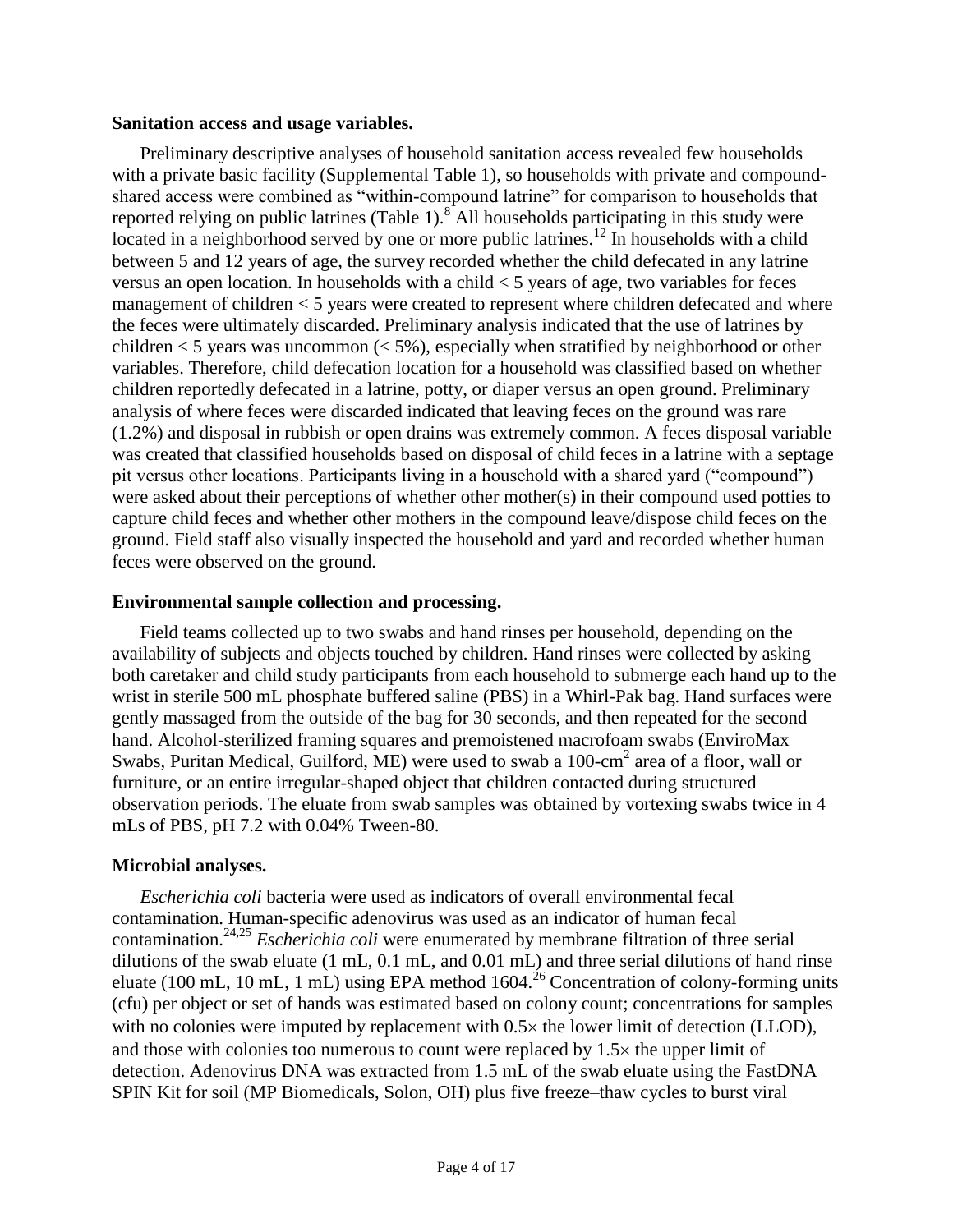particles. Duplicate  $5-\mu L$  volumes of DNA were first tested using the QuantiFast Pathogen + Internal Control PCR kit (Qiagen, Valencia, CA) to identify virus-positive samples and samples with poor amplification due to inhibition. Samples with positive amplification in one or both duplicate reaction tubes, or that showed signs of inhibition, were quantified by real-time qPCR using the OneStep RT-PCR Kit (Qiagen, Valencia, CA) and a standard curve generated from a quantified stock of human adenovirus.<sup>27</sup> Concentrations for samples with no detected adenovirus at either stage of screening were replaced by  $0.5 \times$  the LLOD of the assay (50 genomic copies [gc] for OneStep and 5 gc for Quantifast), and duplicates were screened for consistency (difference  $\leq$  5 cycle threshold [CT]) to ensure that within-sample variance did not skew the viral concentration estimates. Concentrations for each sample were estimated by averaging the concentration of duplicates and back calculating to estimate the concentration per total eluate from a swabbed surface. Censored concentration data were logarithmically transformed to obtain a  $log_{10}$ -normal distribution.

## **Statistical analysis.**

Descriptive statistics of household sociodemographics and sanitation conditions were generated using SAS 9.4. Principal component analysis (PCA) of eight household assets was used to generate a household wealth index using the PROC FACTOR command. Bivariate logistic regression was performed for the household latrine access variable and each outcome indicator of latrine use. Each model was then adjusted for *a priori* confounder variables that included neighborhood, religion, tenancy, education of caretaker, wealth index, number of persons living in the household, and household water access. Final reported adjusted effects are the odds ratio (OR) and 95% confidence intervals (CIs) for observing a latrine usage indicator in households with a latrine in the compound versus public latrine access. Because of anticipated variability in neighborhood-level latrine coverage, an interaction term for household latrine access and neighborhood was included in each model to test whether neighborhood-level coverage mediated the association between household latrine access on each latrine use indicator. Interaction terms were removed from final adjusted models unless significant at *P* < 0.05.

The Shapiro–Wilk test and visual assessment of the normal probability plot of the  $log_{10}$ transformed concentrations of *E. coli* and adenovirus in hand rinse and swab samples suggested that adenovirus concentrations were not normally distributed. For consistency, nonparametric Wilcoxon signed-rank tests were used to test the null hypothesis that the population mean ranks of log<sup>10</sup> concentrations of *E. coli* and adenovirus in hand rinse and surface samples differed between households based on the type of latrine access or latrine usage indicator responses.

#### **RESULTS**

# **Household sociodemographic characteristics by neighborhood.**

Complete survey data were available for a total of 785 households. Level of education of the household head, tenancy status, religion, wealth index, proportion of households living in a compound with other households, latrine access, primary drinking water source, and animal presence varied in households recruited from each neighborhood (Supplemental Table 1). A quarter of households reported household access to a private or shared improved latrine in the compound, although this varied across neighborhoods, with the greatest access in Alajo (52.7%,  $N = 205$ ) and Shiabu (37.8%,  $N = 175$ ) and the lowest in Bukom (6.9%,  $N = 204$ ) and Old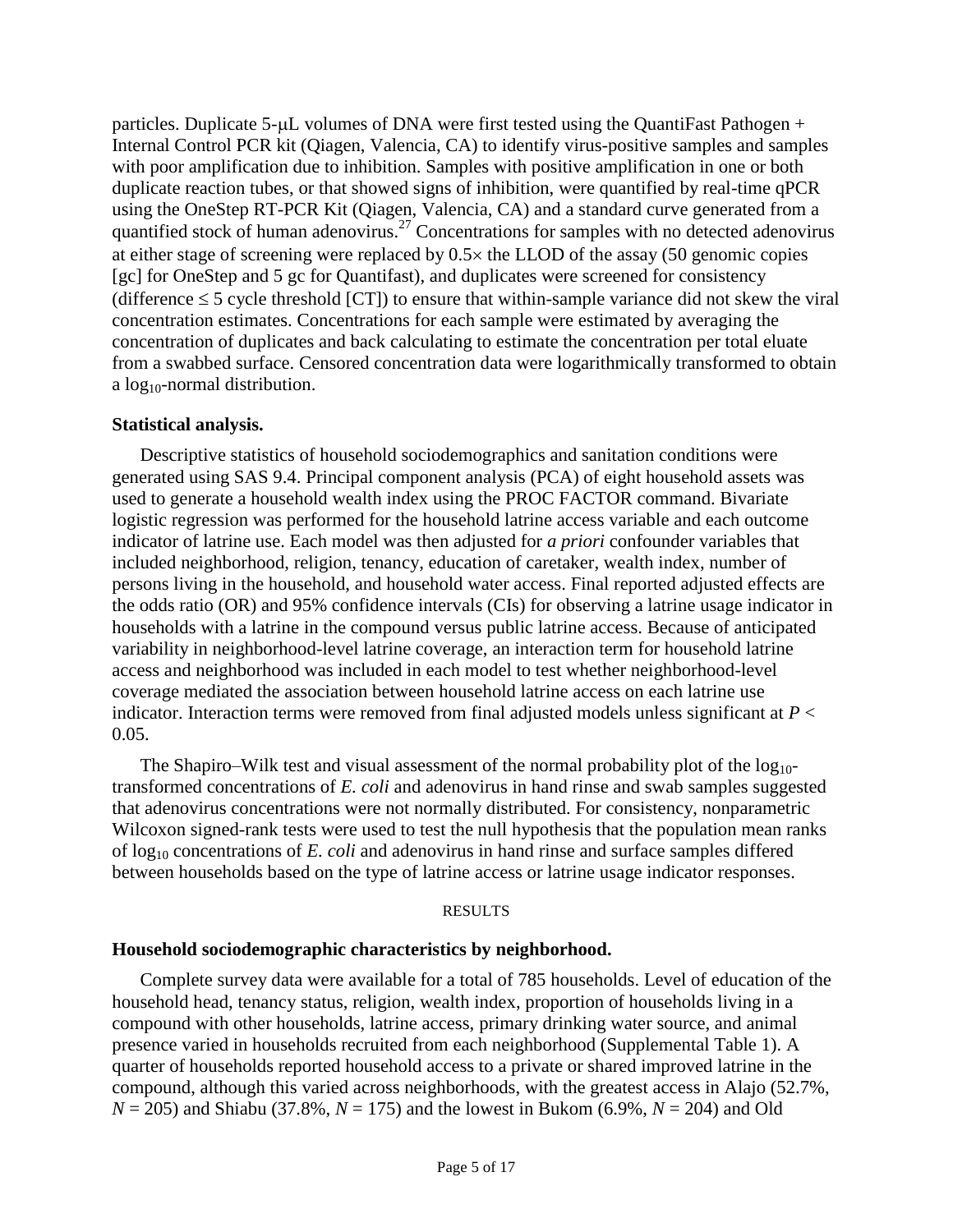Fadama (1.5%,  $N = 201$ ). Access to a private household latrine was rare (21 households, 2.7%). Three-quarters of households reported that they relied on pay-per-use public latrines located in their neighborhood. When pooling across neighborhoods, comparison of *a priori* selected potential confounders between households with within-compound (private and shared) latrines versus households that rely on public latrines indicated that higher levels of education and wealth, and Christian religion were more common in households with within-compound versus public latrine access (Table 2). Tenancy, number of persons living in the household, number of households living in the compound, drinking water source, and presence of animals in the household were not significantly different for households with within-compound versus households that reported using public latrines.

# **Relationship between latrine access and usage indicators.**

After adjusting for each of the potential confounders, access to a within-compound latrine was associated with higher latrine use for defecation by children of 5–12 years of age compared with households relying on public latrines in 399 households with children in this age range (adjusted odds ratio [aOR] 2.62; 95% CI 1.00, 6.90; Table 3). Among 398 households with children < 5 years, access to a within-compound latrine was not associated with the use of diapers, potties, or latrines by children < 5 versus defecation on the ground (aOR 1.61; 95% CI 0.17, 15.08) but was significantly associated with greater use of a latrine (versus open ground) for disposal of child feces (aOR 2.78; 95% CI 1.53, 5.03).

Most households (79% of 785) shared a compound yard with other households for cooking, child play, and other domestic activities (Table 2). Therefore, communal spaces used for domestic purposes by these households could be contaminated by unsafe feces management practices of neighbors—regardless of the safety of their own behaviors. To test the hypothesis that within-compound (versus individual household) latrine access could improve feces disposal practices throughout a compound, study households were asked about their perceptions of defecation and feces disposal practices for within-compound neighbors with children aged < 5 years. The presence of a within-compound latrine was not associated with the perceived use of potties or diapers by other mothers in the compound for capturing child feces (aOR 0.71; 95% CI 0.44, 1.15; Table 3) versus mothers in the compound using public latrines. Respondents in compounds with within-compound latrines were less likely to report that other mothers in the same compound leave child feces on the ground in the compound compared with respondents in compounds relying on a public latrine. However, within-compound versus public latrine access was not associated with perceived neighbor feces disposal practices after adjusting for confounders (aOR 0.71; 95% CI 0.30, 1.72). Observation of human feces on the ground within the compound was rare, but was more common in compounds with within-compound latrines (5%) compared with compounds where all households used public latrines (2.6%) (aOR 2.99; 95% CI 1.00, 8.94). There was no evidence of effect modification by neighborhood on the association between household latrine access and latrine usage practices, so interaction terms were not included in final models.

# **Differences in** *E. coli* **and human adenovirus fecal indicators on household surfaces and hands by sanitation access and use indicators.**

*Escherichia coli* were detected in 91.8% of 61 hand rinse samples with a mean of 2.5 log<sub>10</sub> colony-forming units (cfu)/pair of hands (standard deviation [SD] = 1.14). *Escherichia coli* were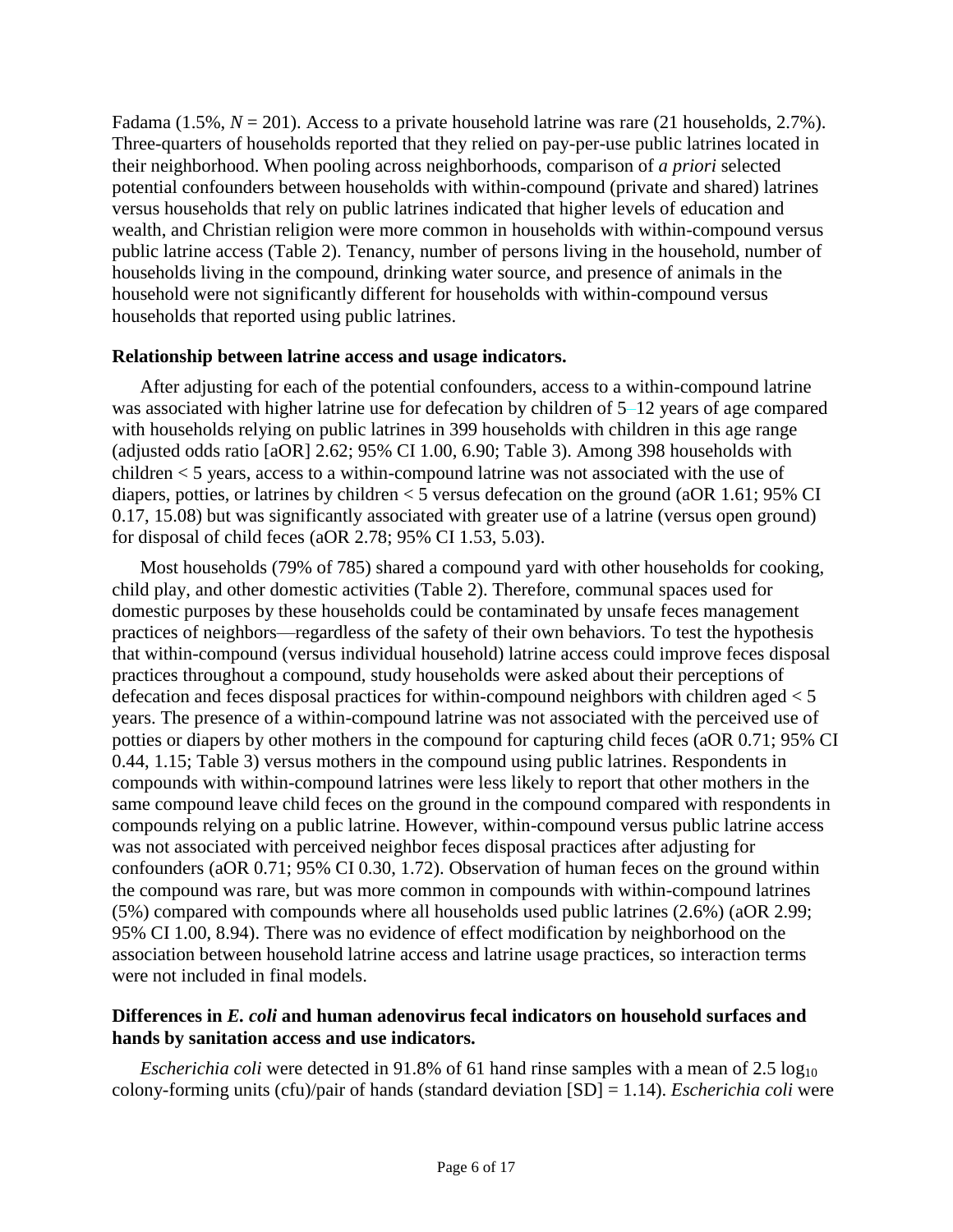detected in 88.3% of 77 household swab samples with a mean of 2.0  $log_{10}$  cfu/cm<sup>2</sup> (SD = 0.95). Human adenovirus was detected in 25% of 76 household swab samples with a mean of 2.4  $log_{10}$ genomic copies  $(gc)/cm^2$  (SD = 1.2). *Escherichia coli* and adenovirus concentrations on household swab samples were poorly correlated  $(r = -0.1, P = 0.2)$ . Wilcoxon rank sum scores of log<sup>10</sup> *E. coli* concentrations on hands or household surfaces were not significantly different (two-sided *P* value  $< 0.05$ ) for any comparison of latrine access or usage indicators (Figure 1).  $Log<sub>10</sub>$  human adenovirus concentrations on household surfaces were also not significantly different between households with different latrine access or usage, although this may be due to low overall detection rates (Figure 1).

### DISCUSSION

To our knowledge, this is the first study to compare reported child feces disposal practices, based on household access to compound versus public shared latrines. In addition, the examination of perceived feces disposal practices for within-compound neighbors with compound or public latrine access was novel. Low rates of latrine use for child feces disposal were expected overall because of low global levels of latrine use for child feces in similar settings.<sup>28</sup> However, we hypothesized that latrine usage for child feces disposal would be more common in households with within-compound versus public latrine access because of potential contextual differences in convenience of access, safety, cost, and privacy.<sup>12</sup> After adjusting for potential socioeconomic confounders and neighborhood,<sup>10,16</sup> we observed that self-reported use of latrines by older children  $(5-12 \text{ years})$  and disposal of the feces of young children  $(< 5 \text{ years})$ were more common in households with a within-compound latrine than in households relying on public latrines. Although reported latrine usage was greater in households with minimally shared compound latrines versus public latrine access, feces were observed on the ground more often within households with latrines in the compound versus households with public latrine access. Observation of human feces on the ground in compounds was uncommon, making it difficult to draw further conclusions about whether access to within-compound sanitation better prevents human fecal contamination of the household environment compared with public latrines.

The sanitary practices of neighbors that share a compound could impact hygienic conditions of communal living spaces where children eat and play, regardless of the safety of a household's sanitary practices.<sup>29</sup> If neighbors allow their children to defecate on the ground in the compound or do not safely dispose of child feces, shared spaces could become contaminated with feces. We hypothesized that the benefits of within-compound latrines would extend to improvement in latrine usage for child feces disposal by neighboring caregivers. In contrast, we hypothesized that latrine usage for child feces disposal would be less common among households in compounds where all rely on public latrines. Within-compound latrine access could strengthen social agreements between neighbors to collectively maintain hygienic conditions in shared living spaces.<sup>29,30</sup> Our results suggest that women with compound latrine access were less likely to report that their neighbors in the compound left child feces on the ground, compared with reports from women in households where all households in the compound used public latrines. However, this relationship was not observed after adjusting for SES and other sanitation factors, suggesting that perceived child feces disposal practices of within-compound neighbors are influenced more by education, wealth, or tenancy status than by the presence of a latrine. We could not find prior studies describing interactions between sharing of latrines and hygienic maintenance of shared living spaces. However, defined cooperative agreements among households sharing a latrine are an important determinant of latrine cleanliness.<sup>31,32</sup> If social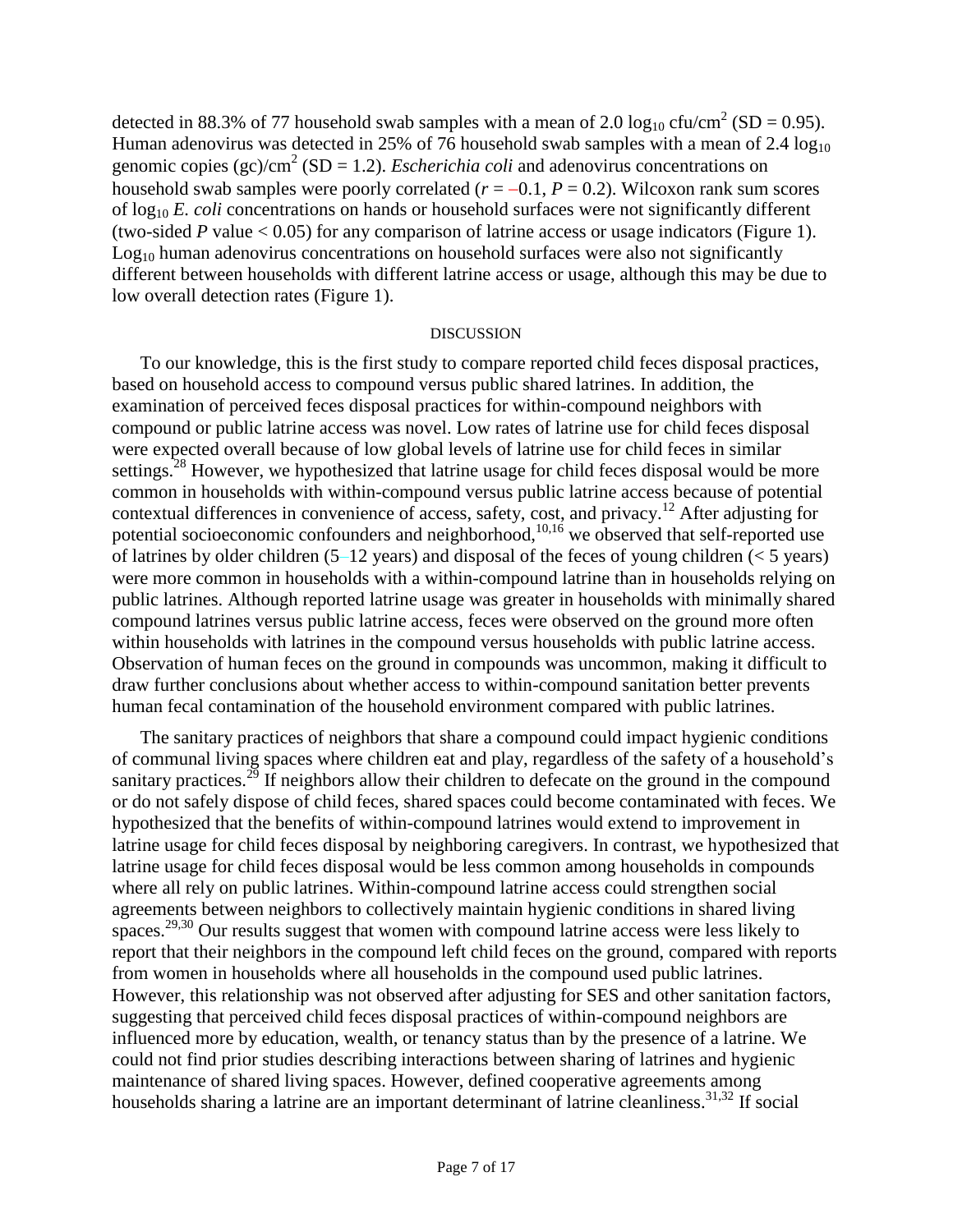attitudes about cooperation in maintaining hygiene of all shared living spaces is similar to attitudes about maintaining latrines, then collective decision-making and having defined commitments among a limited number of households within a compound may also be a key determinant of preventing fecal contamination of the compound. For example, using latrines for disposal of child feces is expected and socially motivated among households in a compound. However, the benefits of within-compound latrine access in situations where *both* latrine and living spaces are intimately shared remain poorly understood.

Microbial indicator assays were used to examine and compare household fecal contamination for different types of latrine accesses and usage conditions. We found no significant differences in *E. coli* or human adenovirus concentrations on household surfaces when comparing households by within-compound versus public latrine access, or by latrine usage practices. However, the small sample sizes available for comparison and the low frequency of detection of human adenovirus in household environmental samples did not provide sufficient statistical power to compare within-compound versus publicly shared sanitation access. Furthermore, low levels of human adenovirus were insufficient to distinguish between human versus other sources of fecal contamination. One prior study used *E. coli* to distinguish between high versus low contamination areas in rural Tanzanian households, but overall *E. coli* levels were similar for households with improved and unimproved sanitation.<sup>33</sup> If nonhuman fecal sources such as domestic animals (Table 2) or (unmeasured) adult defecation practices play a larger role in household *E. coli* contamination, then the possible impact from differences in child feces disposal practices may not be observed. Another possibility is that some portion of the *E. coli* detected on surfaces and hands may reflect naturalized populations of *E. coli* in the environment.34–40

This study design was cross-sectional and cannot establish causality. Because of the low frequencies of households with private within-compound latrines in these Accra neighborhoods, there were not a sufficient number of households to compare private latrines versus shared latrines. Although this is an analytical limitation for addressing policy questions about differences between "safely managed" or "basic" latrines versus "limited" shared latrines, latrine sharing is the norm in many urban settings, and the results from this study provide some insight into differences in types of shared sanitation within similar settings. Data on latrine access were visually confirmed, but actual use of latrines was based on self-reported practices. These practices may have been over- or underreported, based on the perception of acceptable behaviors in study neighborhoods. The household surveys were designed to capture the best available knowledge about factors that could confound the relationship between sanitation access and child feces management or fecal contamination of the household environment. However, the surveys may not have measured all the important determinants of child feces management, such as integrity, daily accessibility, and hygiene conditions of latrines or social relationships between households sharing a latrine.

These results suggest that child feces disposal practices are better in households in Accra with within-compound latrines compared with households that rely on public latrine access. Minimally shared compound-shared latrines may be a cost-effective alternative for increasing the number of households in Accra using a sanitation facility, $12$  which if safely managed, could reduce human-specific fecal contamination of the environment. However, these results also highlight that, in spite of the benefits of compound latrines for improved human waste containment, household fecal contamination was not completely eliminated. Thus, children in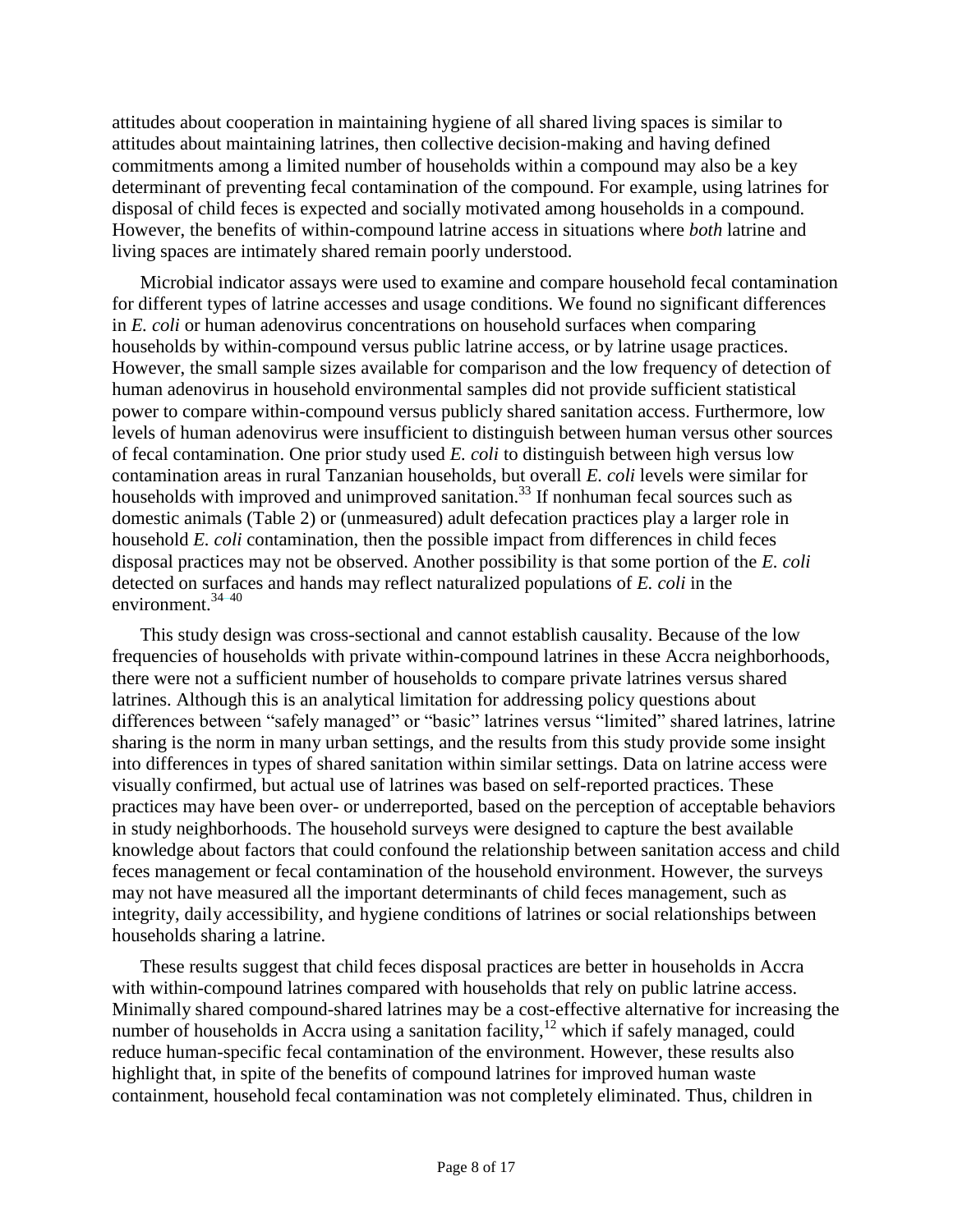study households with compound-shared latrines could still be exposed to feces-transmitted pathogens. This may reflect insufficient levels of within-compound use of latrines by neighbors or insufficient levels of compound-level sanitation coverage within these neighborhoods to provide "herd-protection" from exposure to the feces of others.<sup>41</sup> Alternatively, this may reflect limited benefits of latrine access where domestic animals also contribute to household fecal contamination. The data from this study could not be used to explore the relationship between sanitation access and observed feces in household yards because this was a rare occurrence. Yet, these results suggest that investment in minimally shared latrines will not eliminate fecal contamination of the household environment and consequently feces-transmitted diseases. One key research gap is how sharing of communal living spaces affects environmental hygiene and child health. Better microbial indicators are also needed for assessing the contribution of different fecal sources on environmental exposure risks for children.

Received August 17, 2017.

Accepted for publication January 5, 2018.

Note: Supplemental table appears at www.ajtmh.org.

Acknowledgments:

Special thanks to the behavioral and environmental staff, neighborhood liaisons, and study participants in Ghana who made this work possible. In particular, thanks to the laboratory and field staff Richard Ahorsu, Richard Kuddy, Selorm Borbor, Emmanuel Bekoe, Bernard Tornyigah, and Betty Bandoh. We appreciate the critical feedback provided by Robert Dreibelbis on the validity of sanitation score strategies.

Financial support: This work was supported by a grant from the Bill & Melinda Gates Foundation (grant no. 00010161). Support for R. L. R. was provided by a pilot grant to K. K. B. from the Environmental Health Sciences Research Center grant NIH P30 ES005605.

Authors' addresses: Rebecca Lyn Ritter, University of Iowa College of Public Health, Iowa City, IA, E-mail: rebeccalritter@gmail.com. Dorothy Peprah, Center for Global Safe Water, Sanitation, and Hygiene, Emory University, Atlanta, GA, and London School of Hygiene and Tropical Medicine, London, United Kingdom, E-mail: dorothy.peprah@lshtm.ac.uk. Clair Null, Center for Global Safe Water, Sanitation, and Hygiene, Emory University, Atlanta, GA, and Mathematica Policy Research, Washington, D.C., E-mail: eclair.a.null@gmail.com. Christine L. Moe, Habib Yakubu, Katharine Robb, Amy E. Kirby, Yuke Wang, Katherine Roguski, and Heather Reese, Center for Global Safe Water, Sanitation, and Hygiene, Emory University, Atlanta, GA, E-mails: clmoe@emory.edu, habib.yakubu@emory.edu, karobb@emory.edu, aekirby@emory.edu, yuke.wang@emory.edu, kroguski5813@gmail.com, and heather.e.reese@emory.edu. George Armah, Noguchi Memorial Institute for Medical Research, University of Ghana, Accra, Ghana, E-mail: garmah@noguchi.ug.edu.gh. Joseph Ampofo, Council for Scientific and Industrial Research Water Research Institute, Accra, Ghana, E-mail: jaampofo@yahoo.com. Nii Wellington, Training Research and Networking for Development (TREND), Accra, Ghana, E-mail: snlwellington@gmail.com. Chantal A. Agbemabiese, Noguchi Memorial Institute for Medical Research, University of Ghana, Accra, Ghana, E-mail: chagbem@gmail.com. Lady Asantewa B. Adomako, Council for Scientific and Industrial Research Water Research Institute, Accra, Ghana, E-mail: asantewa84@yahoo.co.uk. Matthew C. Freeman, Center for Global Safe Water, Sanitation, and Hygiene, Emory University, Atlanta, GA, and Department of Environmental Health, Emory University, Atlanta, GA, E-mail: mcfreem@emory.edu. Kelly K. Baker, College of Public Health, University of Iowa, Iowa City, IA, and Center for Global Safe Water, Sanitation, and Hygiene, Emory University, Atlanta, GA, E-mail: kelly-k-baker@uiowa.edu.

#### **REFERENCES**

- <jrn>1. Walker CL, Rudan I, Liu L, Nair H, Theodoratou E, Bhutta ZA, O'Brien KL, Campbell H, Black RE, 2013. Global burden of childhood pneumonia and diarrhoea. *Lancet 381:*  $1405 - 1416$ .  $\text{cm}$
- $\langle$ irn>2. Liu L et al., 2012. Global, regional, and national causes of child mortality: an updated systematic analysis for 2010 with time trends since 2000. *Lancet 379:* 2151–2161.</jrn>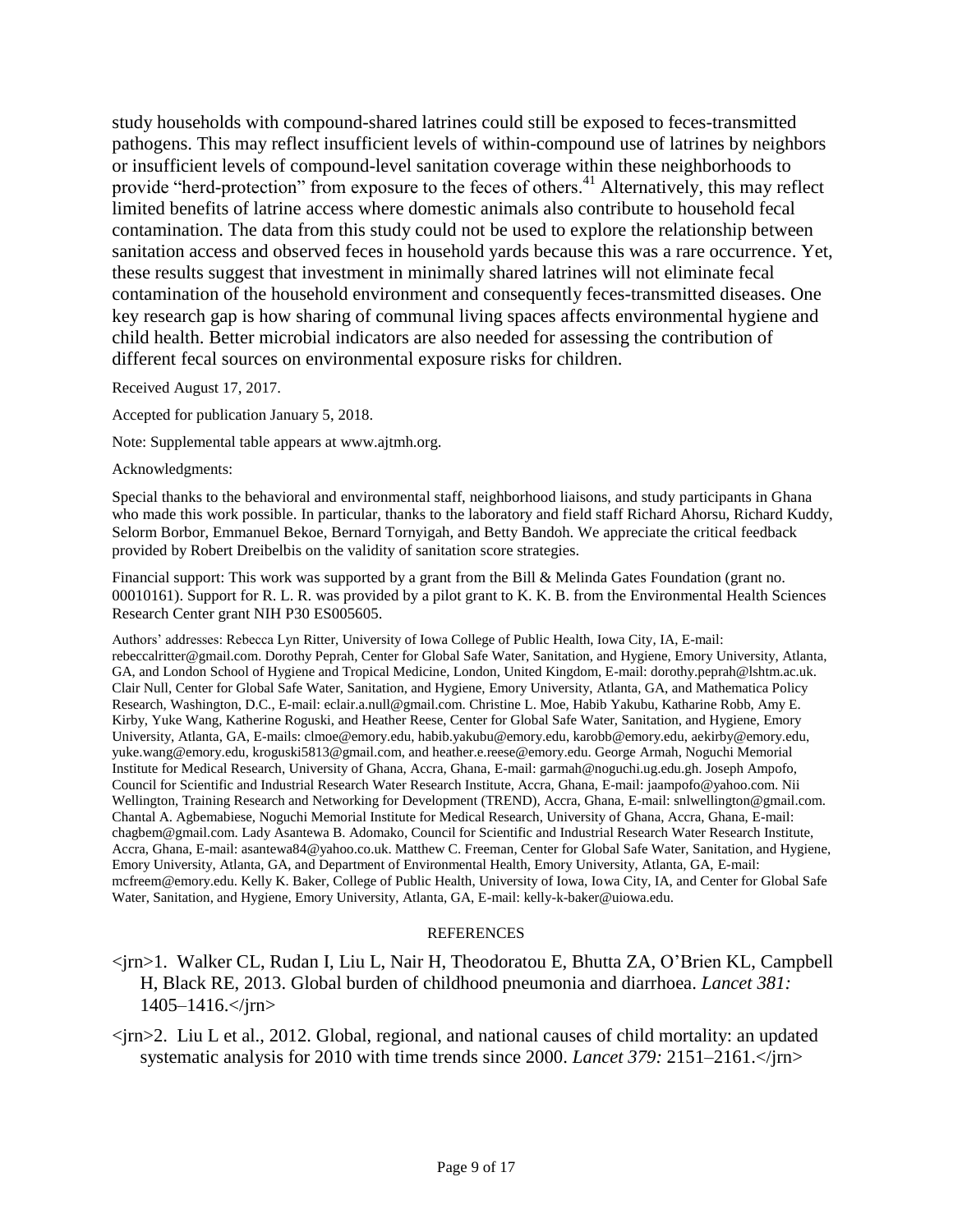- <jrn>3. Pruss-Ustun A et al., 2014. Burden of disease from inadequate water, sanitation and hygiene in low- and middle-income settings: a retrospective analysis of data from 145 countries. *Trop Med Int Health 19:* 894–905.</jrn>
- <jrn>4. Cairncross S, Hunt C, Boisson S, Bostoen K, Curtis V, Fung IC, Schmidt WP, 2010. Water, sanitation and hygiene for the prevention of diarrhoea. *Int J Epidemiol 39 (Suppl 1):* i193–i205.</jrn>
- $\langle$ irn>5. Barreto ML et al., 2007. Effect of city-wide sanitation programme on reduction in rate of childhood diarrhoea in northeast Brazil: assessment by two cohort studies. *Lancet 370:* 1622–1628.</jrn>
- $\langle$ irn>6. Haller L, Hutton G, Bartram J, 2007. Estimating the costs and health benefits of water and sanitation improvements at global level. *J Water Health 5:* 467–480.</jrn>
- <unknown>7. United Nations Development Programme, 2015. *Introducing the 2030 Agenda for Sustainable Development*. United Nations Development Programme.</unknown>
- <eref>8. *25 Years Progress on Sanitation and Drinking Water: 2015 Update and MDG Assessment*. Available at: http://www.wssinfo.org/fileadmin/user\_upload/resources/JMPreport2013.pdf.</eref>
- <eref>9. *JMP Technical Task Force Meeting on Sanitation and Methods for Estimating Progress*. Available at: http://www.wssinfo.org/fileadmin/user\_upload/resources/JMP-Sanitation-Method-Task-Force-Meeting-Report-July-2010-final.pdf.</eref>
- <jrn>10. Baker KK et al., 2016. Sanitation and hygiene-specific risk factors for moderate-tosevere diarrhea in young children in the global enteric multicenter study, 2007–2011: casecontrol study. *PLoS Med 13:* e1002010.</jrn>
- $\langle \text{im} \rangle$ 11. Fuller JA, Clasen T, Heijnen M, Eisenberg JN, 2014. Shared sanitation and the prevalence of diarrhea in young children: evidence from 51 countries, 2001–2011. *Am J Trop Med Hyg 91:* 173–180.</jrn>
- <jrn>12. Peprah D, Baker KK, Moe C, Robb K, Wellington N, Yakubu H, Null C, 2015. Public toilets and their customers in low-income Accra, Ghana. *Environ Urban 27:* 589–604.</jrn>
- <jrn>13. Biran A, Jenkins MW, Dabrase P, Bhagwat I, 2011. Patterns and determinants of communal latrine usage in urban poverty pockets in Bhopal, India. *Trop Med Int Health 16:* 854–862.</jrn>
- <jrn>14. Kwiringira J, Atekyereza P, Niwagaba C, Gunther I, 2014. Descending the sanitation ladder in urban Uganda: evidence from Kampala Slums. *BMC Public Health 14:* 624.</jrn>
- <jrn>15. Heijnen M, Routray P, Torondel B, Clasen T, 2015. Neighbour-shared versus communal latrines in urban slums: a cross-sectional study in Orissa, India exploring household demographics, accessibility, privacy, use and cleanliness. *Trans R Soc Trop Med Hyg 109:* 690–699.</jrn>
- <jrn>16. Kwiringira J, Atekyereza P, Niwagaba C, Kabumbuli R, Rwabukwali C, Kulabako R, Gunther I, 2016. Seasonal variations and shared latrine cleaning practices in the slums of Kampala city, Uganda. *BMC Public Health 16:* 361.</jrn>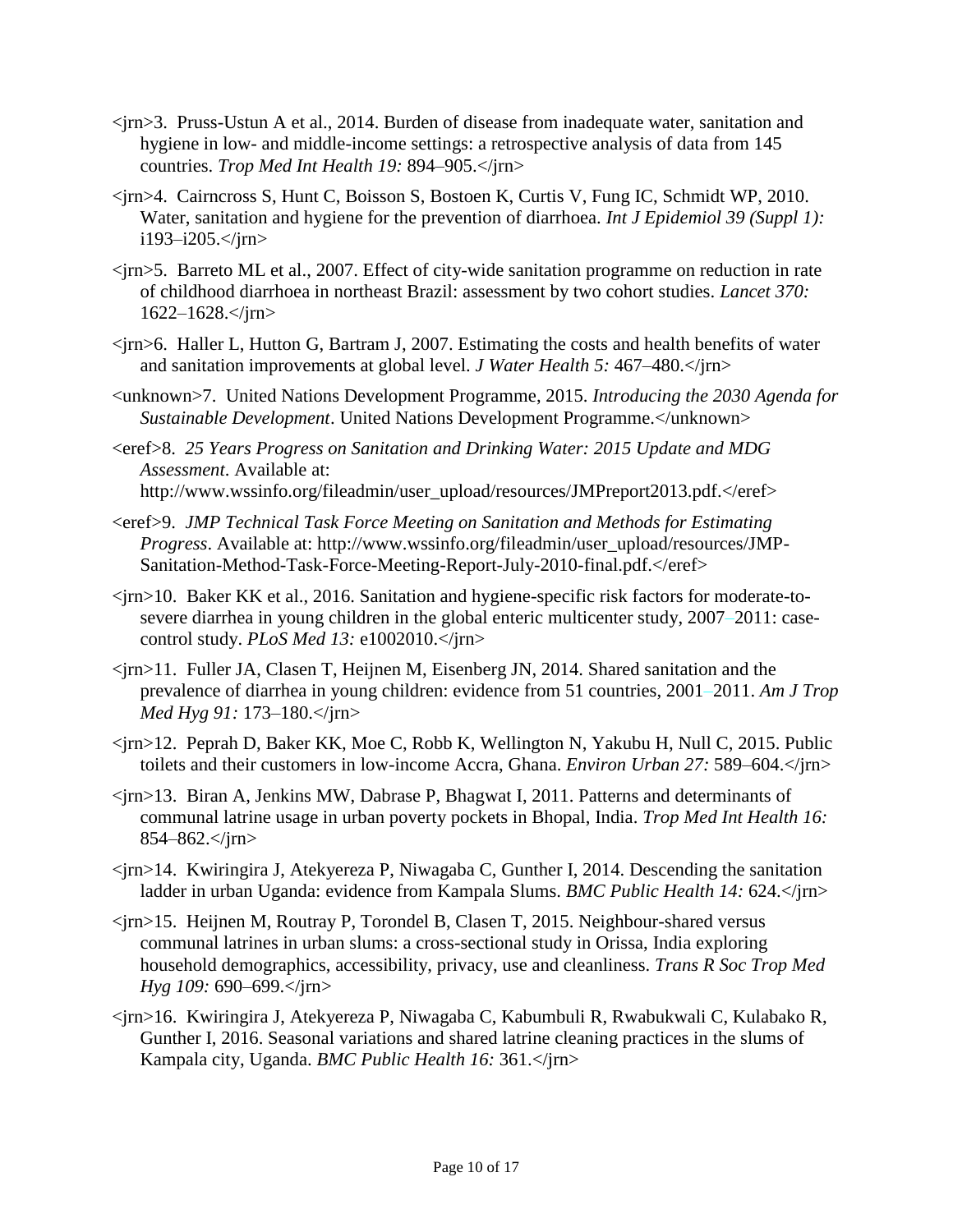- <jrn>17. Nelson KB, Karver J, Kullman C, Graham JP, 2014. User perceptions of shared sanitation among rural households in Indonesia and Bangladesh. *PLoS One 9:* e103886.</jrn>
- $\langle$ jrn>18. Biran A, Tabyshalieva A, Salmorbekova Z, 2005. Formative research for hygiene promotion in Kyrgyzstan. *Health Policy Plan 20:* 213–221.</jrn>
- <jrn>19. Kwiringira J, Atekyereza P, Niwagaba C, Gunther I, 2014. Gender variations in access, choice to use and cleaning of shared latrines; experiences from Kampala Slums, Uganda. *BMC Public Health 14:* 1180.</jrn>
- <unknown>20. Gil A, Lanata CF, Kleinau E, Mary P, 2004. *Children's Feces Disposal Practices in Developing Countries and Interventions to Prevent Diarrheal Diseases: A Literature Review*.</unknown>
- <jrn>21. Curtis V, Kanki B, Mertens T, Traore E, Diallo I, Tall F, Cousens S, 1995. Potties, pits and pipes: explaining hygiene behaviour in Burkina Faso. *Soc Sci Med 41:* 383–393.</jrn>
- <jrn>22. Aluko OO, Afolabi OT, Olaoye EA, Adebayo AD, Oyetola SO, Abegunde OO, 2017. The management of the faeces passed by under five children: an exploratory, cross-sectional research in an urban community in southwest Nigeria. *BMC Public Health 17:* 178.</jrn>
- <jrn>23. Azage M, Haile D, 2015. Factors associated with safe child feces disposal practices in Ethiopia: evidence from demographic and health survey. *Arch Public Health 73:* 40.</jrn>
- <jrn>24. Vujcic J, Ram PK, Hussain F, Unicomb L, Gope PS, Abedin J, Mahmud ZH, Islam MS, Luby SP, 2014. Toys and toilets: cross-sectional study using children's toys to evaluate environmental faecal contamination in rural Bangladeshi households with different sanitation facilities and practices. *Trop Med Int Health 19:* 528–536.</jrn>
- <jrn>25. Weitzel T, Reither K, Mockenhaupt FP, Stark K, Ignatius R, Saad E, Seidu-Korkor A, Bienzle U, Schreier E, 2007. Field evaluation of a rota- and adenovirus immunochromatographic assay using stool samples from children with acute diarrhea in Ghana. *J Clin Microbiol 45:* 2695–2697.</jrn>
- $\le$ edb>26. Oshiro RK, 2002. *Membrane 1604: Total Coliforms and Escherichia coli in Water by Membrance Filtration Using a Simultaneous Detection Technique*. Environmental Protection Agency.</edb>
- <jrn>27. Jothikumar N, Cromeans TL, Hill VR, Lu X, Sobsey MD, Erdman DD, 2005. Quantitative real-time PCR assays for detection of human adenoviruses and identification of serotypes 40 and 41. *Appl Environ Microbiol 71:* 3131–3136.</jrn>
- <jrn>28. Majorin F, Freeman MC, Barnard S, Routray P, Boisson S, Clasen T, 2014. Child feces disposal practices in rural Orissa: a cross sectional study. *PLoS One 9:* e89551.</jrn>
- <bok>29. Pellow D, 2008. *Landlords and Lodgers: Socio-Spatial Organization in an Accra Community*. Chicago, IL: University of Chicago Press.</bok>
- <bok>30. Merry SE, 1987. *Neighborhood and Community Environments: Crowding, Conflict, and Neighborhood Regulation*, Vol. 9. Springer.</bok>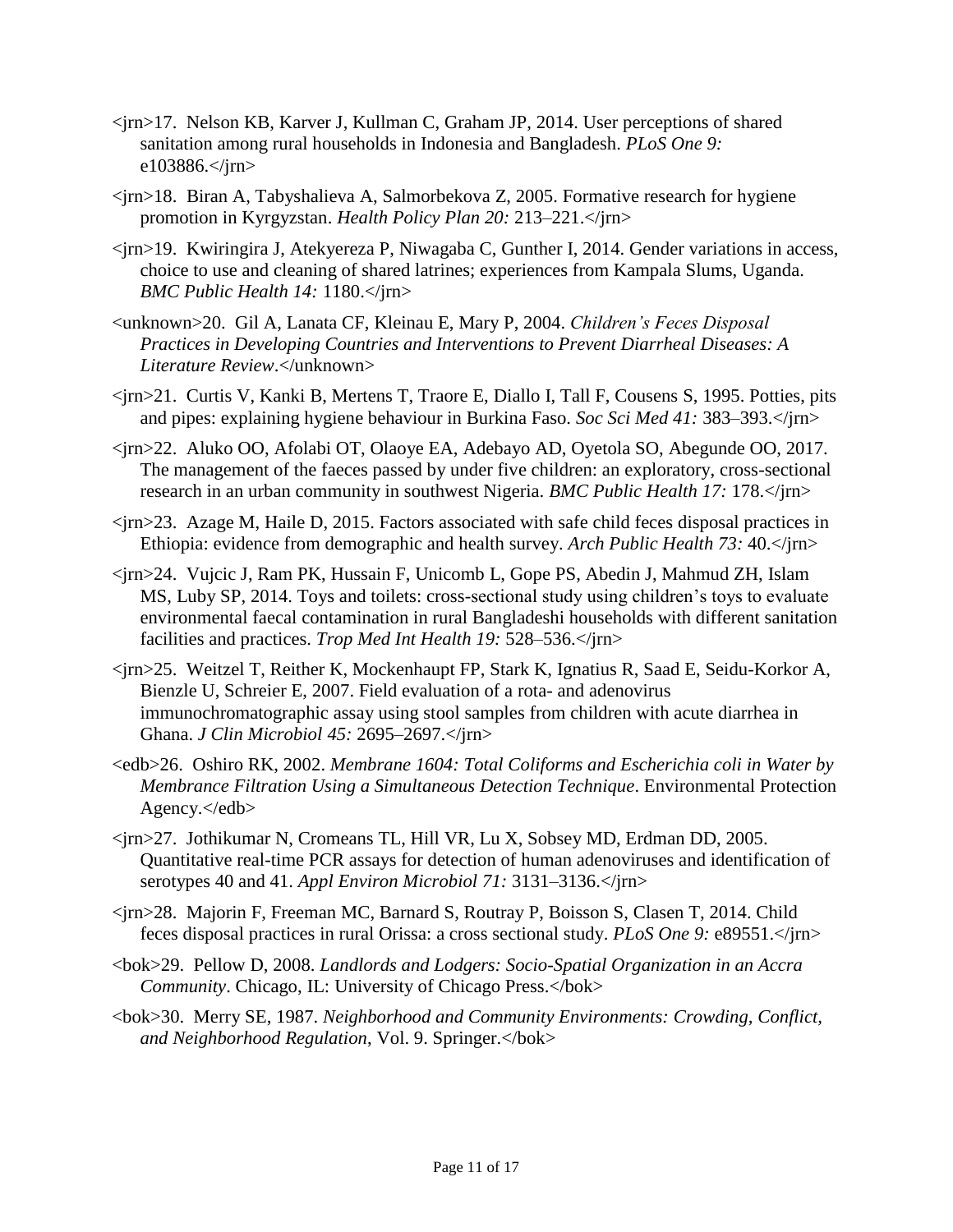- <jrn>31. Tumwebaze IK, Mosler HJ, 2015. Effectiveness of group discussions and commitment in improving cleaning behaviour of shared sanitation users in Kampala, Uganda slums. *Soc Sci Med 147:* 72–79.</jrn>
- <jrn>32. Simiyu S, Swilling M, Cairncross S, Rheingans R, 2017. Determinants of quality of shared sanitation facilities in informal settlements: case study of Kisumu, Kenya. *BMC Public Health 17:* 68.</jrn>
- <jrn>33. Pickering AJ, Julian TR, Marks SJ, Mattioli MC, Boehm AB, Schwab KJ, Davis J, 2012. Fecal contamination and diarrheal pathogens on surfaces and in soils among Tanzanian households with and without improved sanitation. *Environ Sci Technol 46:* 5736– 5743.</jrn>
- <jrn>34. Lamparelli CC, Pogreba-Brown K, Verhougstraete M, Sato MI, Bruni Ade C, Wade TJ, Eisenberg JN, 2015. Are fecal indicator bacteria appropriate measures of recreational water risks in the tropics: a cohort study of beach goers in Brazil? *Water Res 87:* 59–  $68 <$ /jm $>$
- <jrn>35. Stewart JR et al., 2008. The coastal environment and human health: microbial indicators, pathogens, sentinels and reservoirs. *Environ Health 7 (Suppl 2):* S3.</jrn>
- <jrn>36. Simpson D, Jacangelo J, Loughran P, McIlroy C, 2003. Investigation of potential surrogate organisms and public health risk in UV irradiated secondary effluent. *Water Sci Technol 47:* 37–43.</jrn>
- <jrn>37. Harwood VJ, Levine AD, Scott TM, Chivukula V, Lukasik J, Farrah SR, Rose JB, 2005. Validity of the indicator organism paradigm for pathogen reduction in reclaimed water and public health protection. *Appl Environ Microbiol 71:* 3163–3170.</jrn>
- <jrn>38. Bonadonna L, Briancesco R, Ottaviani M, Veschetti E, 2002. Occurrence of *Cryptosporidium oocysts* in sewage effluents and correlation with microbial, chemical and physical water variables. *Environ Monit Assess 75:* 241–252.</jrn>
- <jrn>39. Williams AP, Avery LM, Killham K, Jones DL, 2005. Persistence of *Escherichia coli* O157 on farm surfaces under different environmental conditions. *J Appl Microbiol 98:* 1075– 1083.</jrn>
- <jrn>40. Jang J, Hur HG, Sadowsky MJ, Byappanahalli MN, Yan T, Ishii S, 2017. Environmental *Escherichia coli*: ecology and public health implications–a review. *J Appl Microbiol 123:* 570–581.</jrn>
- <jrn>41. Fuller JA, Villamor E, Cevallos W, Trostle J, Eisenberg JN, 2016. I get height with a little help from my friends: herd protection from sanitation on child growth in rural Ecuador. *Int J Epidemiol 45:* 460–469.</jrn>

FIGURE 1. Wilcoxon rank sum score boxplots of log<sub>10</sub> *Escherichia coli* colony-forming units (cfu) per hands or 100  $\text{cm}^2$  surface area and log<sub>10</sub> human adenovirus genomic copies (hAdv) per 100 cm<sup>2</sup> surface area, by latrine access and use indicators. This figure appears in color at www.ajtmh.org.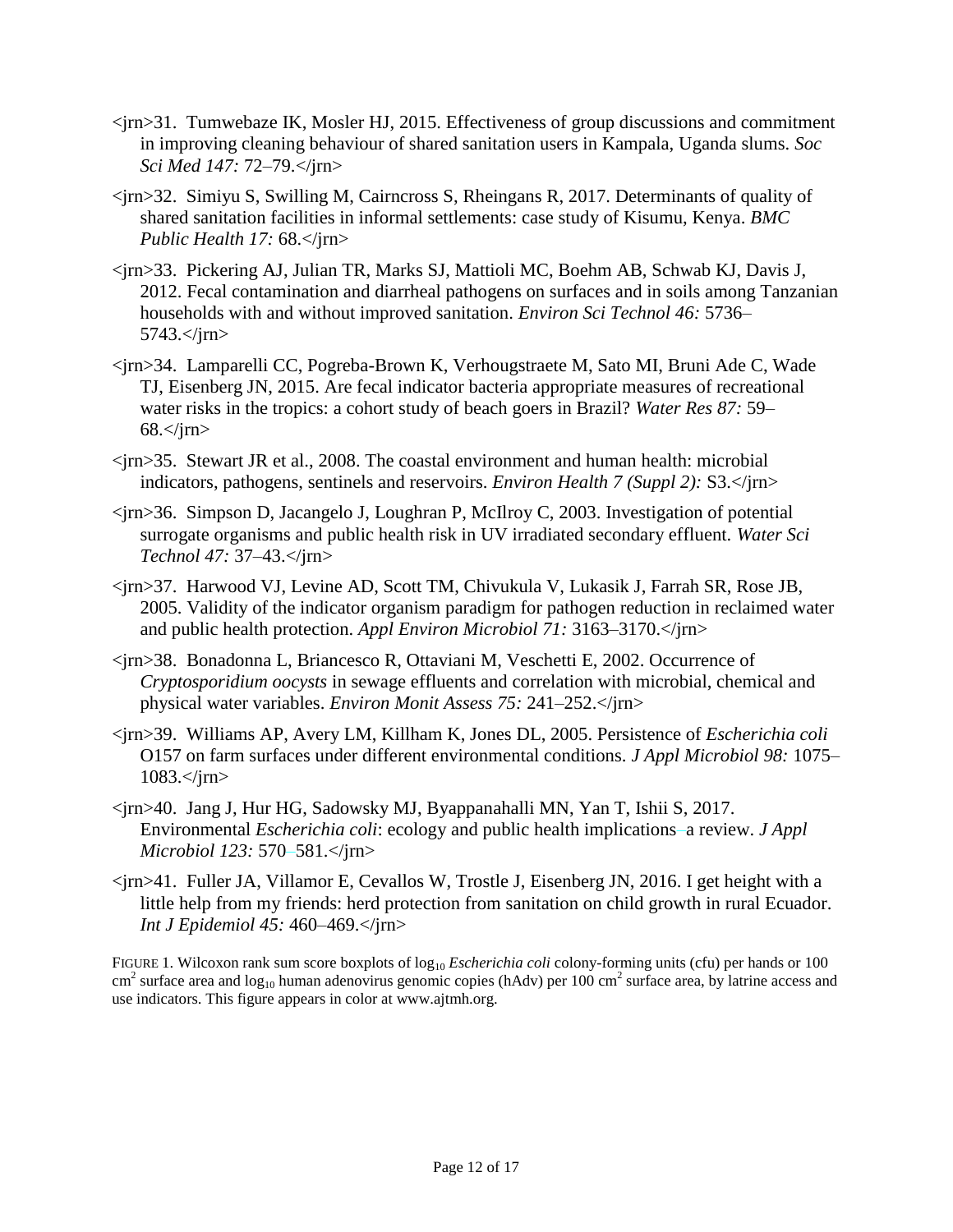#### TABLE 1

Coding of reported sanitation access, use by child demographic groups, and hygiene conditions in households in four low-income urban neighborhoods in Accra, Ghana

| Sanitation exposure                                                                                                                         | Levels of indicator                                                                 |
|---------------------------------------------------------------------------------------------------------------------------------------------|-------------------------------------------------------------------------------------|
| Sanitation access                                                                                                                           | Within-compound improved latrine*                                                   |
|                                                                                                                                             | Public facility                                                                     |
| Defecation location in the compound of children aged $5-12$ years                                                                           | Children in the compound defecate in<br>a household, compound, or public<br>latrine |
|                                                                                                                                             | Children do not use facility, but<br>defecate in open                               |
| Defecation location of children aged $<$ 5 years                                                                                            | Children defecate in potties, diapers,<br>or latrines                               |
|                                                                                                                                             | Children defecate on ground or in<br>drain                                          |
| Caretakers' disposal location for feces from children aged $<$ 5 years                                                                      | Feces disposed in latrine                                                           |
|                                                                                                                                             | Feces left or thrown on ground or<br>disposed of in open drains or rubbish          |
| Perception that other mothers sharing the same compound use diapers,                                                                        | Yes                                                                                 |
| potties, or latrines to capture feces for children aged less than 5 years vs.<br>permit open defecation                                     | No                                                                                  |
| Perception that other mothers in the same compound leave feces for<br>children aged less than 5 years on ground in the compound vs. dispose | Other mothers do not leave feces on<br>ground in the compound                       |
| elsewhere                                                                                                                                   | Other mothers leave feces on ground<br>in the compound                              |
| Human feces observed on ground in the compound                                                                                              | Yes                                                                                 |
|                                                                                                                                             | No                                                                                  |

\* Within-compound access includes households with private ("safely managed" or "basic" according to the WHO/UNICEF Joint Monitoring Program [JMP]) or shared ("limited" according to the WHO/UNICEF JMP) improved latrines.

## TABLE 2

Sociodemographic characteristics for 785 urban households in four low-income neighborhoods of Accra, Ghana, by reported compound and public latrine access level

| Sociodemographic characteristics                                   | Within-         | Public latrine, | $\boldsymbol{P}$ |
|--------------------------------------------------------------------|-----------------|-----------------|------------------|
|                                                                    | compound        | $N = 586$       | value†           |
|                                                                    | latrine,* $N =$ |                 |                  |
|                                                                    | 199             |                 |                  |
| Education of caregiver, $\%$ ( <i>n</i> )                          |                 |                 |                  |
| No formal education                                                | 9.1(18)         | 25.8(151)       | $\,<\,$          |
| Completed primary                                                  | 18.1(36)        | 27.8(163)       | 0.0001           |
| Completed secondary or higher                                      | 72.9 (145)      | 46.4 (272)      |                  |
| Tenancy status (own), $\%$ ( <i>n</i> )                            | 62.3(124)       | 62.5(366)       | 0.97             |
| Religion, % $(n)$                                                  |                 |                 |                  |
| Christian                                                          | 82.4 (164)      | 70.5(413)       | 0.004            |
| Muslim                                                             | 17.1(34)        | 27.8(163)       |                  |
| Other                                                              | 0.5(1)          | 1.7(10)         |                  |
| Proportion of households sharing a compound with other households, | 79.6 (163)      | 82.5 (442)      | 0.33             |
| % $(n)$                                                            |                 |                 |                  |
| Number of people in a household, mean (SD)                         | 5.2(3.6)        | 6.4(41.2)       | 0.67             |
| Wealth index, mean $(SD)$ :                                        | 0.44(0.64)      | $-0.11(1.04)$   | $\,<\,$          |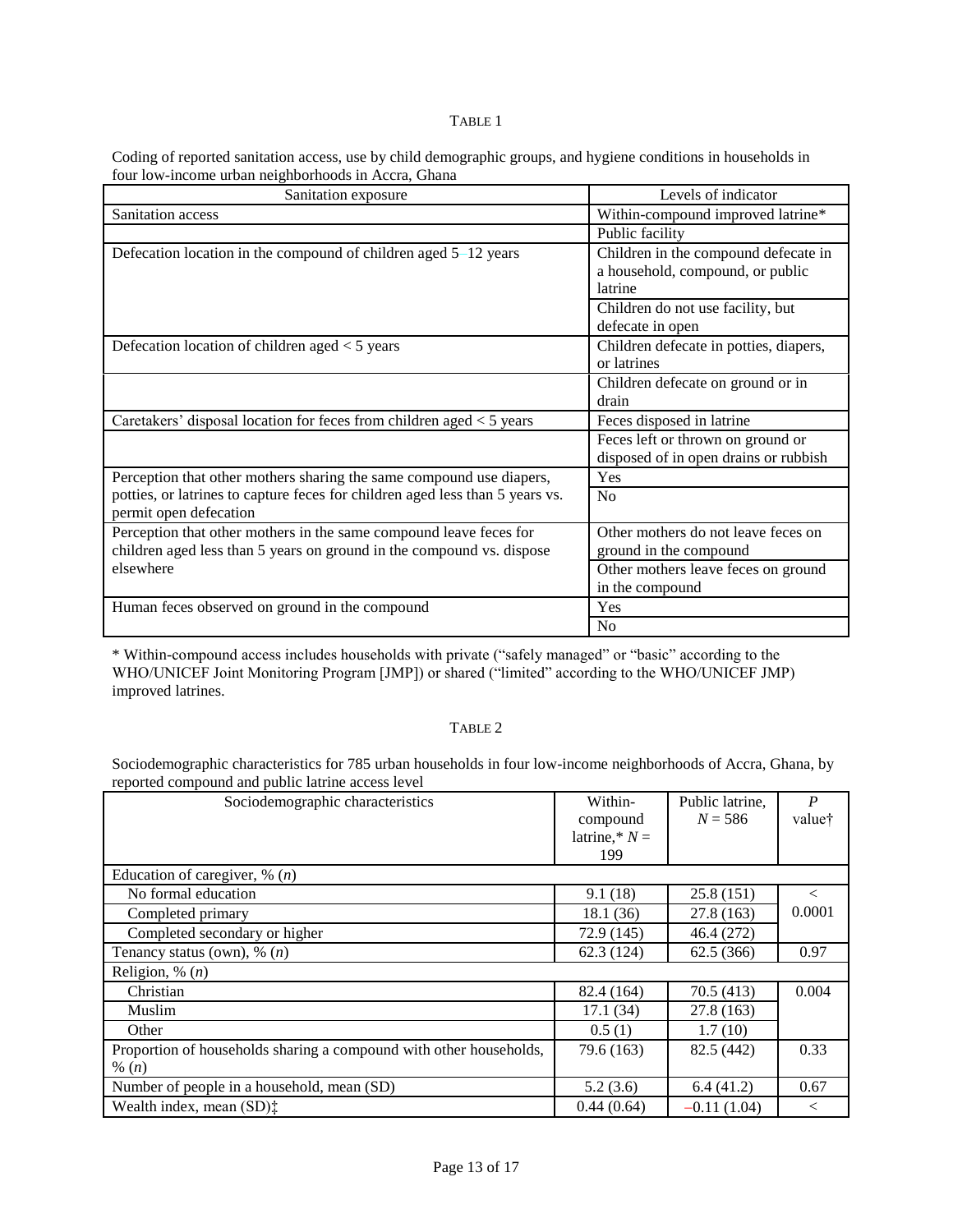|                                          |            |            | 0.0001 |
|------------------------------------------|------------|------------|--------|
| Water source, % $(n)$                    |            |            |        |
| Sachet                                   | 78.4 (156) | 78.0 (457) | 0.96   |
| Municipal piped water                    | 21.1(42)   | 21.3(125)  |        |
| Stored piped water                       | 0.5(1)     | 0.7(4)     |        |
| Animal presence in HH, $\%$ ( <i>n</i> ) | 33.7(67)   | 27.7(162)  | 0.1    |

\* Within-compound access includes households with private ("safely managed" or "basic" according to the WHO/UNICEF Joint Monitoring Program [JMP]) or shared ("limited" according to the WHO/UNICEF JMP) improved latrines.

 $\dagger$  *P* value for differences in number (percentage) of households from  $\chi^2$  distribution and from ANOVA for mean and standard deviation (SD).

‡ Accounted for 28% of variance in wealth in this population.

#### TABLE 3

Unadjusted and adjusted odds of household feces disposal practices based on the type of latrine access in four lowincome urban neighborhoods of Accra, Ghana

| Latrine usage practices                                                                                                        | Within-<br>compound<br>latrine, %<br>(n/N) | Public<br>latrine, %<br>(n/N) | Unadjusted OR<br>(95% CI) | Adjusted OR<br>$(95\% \text{ CI})^*$ |
|--------------------------------------------------------------------------------------------------------------------------------|--------------------------------------------|-------------------------------|---------------------------|--------------------------------------|
| Use of latrines vs. open<br>defecation for children<br>between 5 and 12 years of<br>age, $N = 399\dagger$                      | 93.8 (91/97)                               | 82.5<br>(249/302)             | 3.23(1.34, 7.76)          | 2.62(1.00, 6.90)                     |
| Use of latrines, potties, or<br>diapers vs. open defecation<br>by children $<$ 5 years of age,<br>$N = 398$ ‡                  | 98.7 (76/77)                               | 95.6<br>(307/321)             | 3.47(0.45, 26.8)          | 1.61(0.17, 15.1)                     |
| Disposal of child feces in<br>latrine vs. open drain or<br>ground, trash, $N = 398$ §                                          | 52.0 (40/77)                               | 34.0<br>(109/321)             | 2.11 (1.28, 3.49)         | 2.78(1.53, 5.03)                     |
| Perception that other mothers<br>in the same compound use<br>potties for child defecation<br>vs. open defecation, $N =$<br>468 | 65.0<br>(102/157)                          | 68.2<br>(212/311)             | 0.87(0.58, 1.30)          | 0.71(0.44, 1.15)                     |
| Perception that other mothers<br>in the same compound leave<br>child feces on ground vs.<br>dispose elsewhere, $N = 520$       | 5.3(9/171)                                 | 10.9<br>(38/349)              | 0.46(0.22, 0.96)          | 0.71(0.30, 1.72)                     |
| Human feces observed on<br>ground in the compound vs.<br>not observed, $N = 785$                                               | 5.0(10/199)                                | 2.6(15/586)                   | 2.01(0.89, 4.56)          | 2.99 (1.00, 8.94)                    |

CI = confidence interval; Ref. = reference; OR = odds ratio. Bold reflects association significant at  $P < 0.05$ . Proportion of households reporting a latrine usage practice are reported as % and number out of total number of households in the on-site or public latrine group.

\* Adjusted models include variables for household neighborhood, religion, wealth index, education of child caregiver, number of persons living in the household, and tenancy status.

† Children aged between 5 and 12 years in the household.

‡ Children aged < 5 years in the household.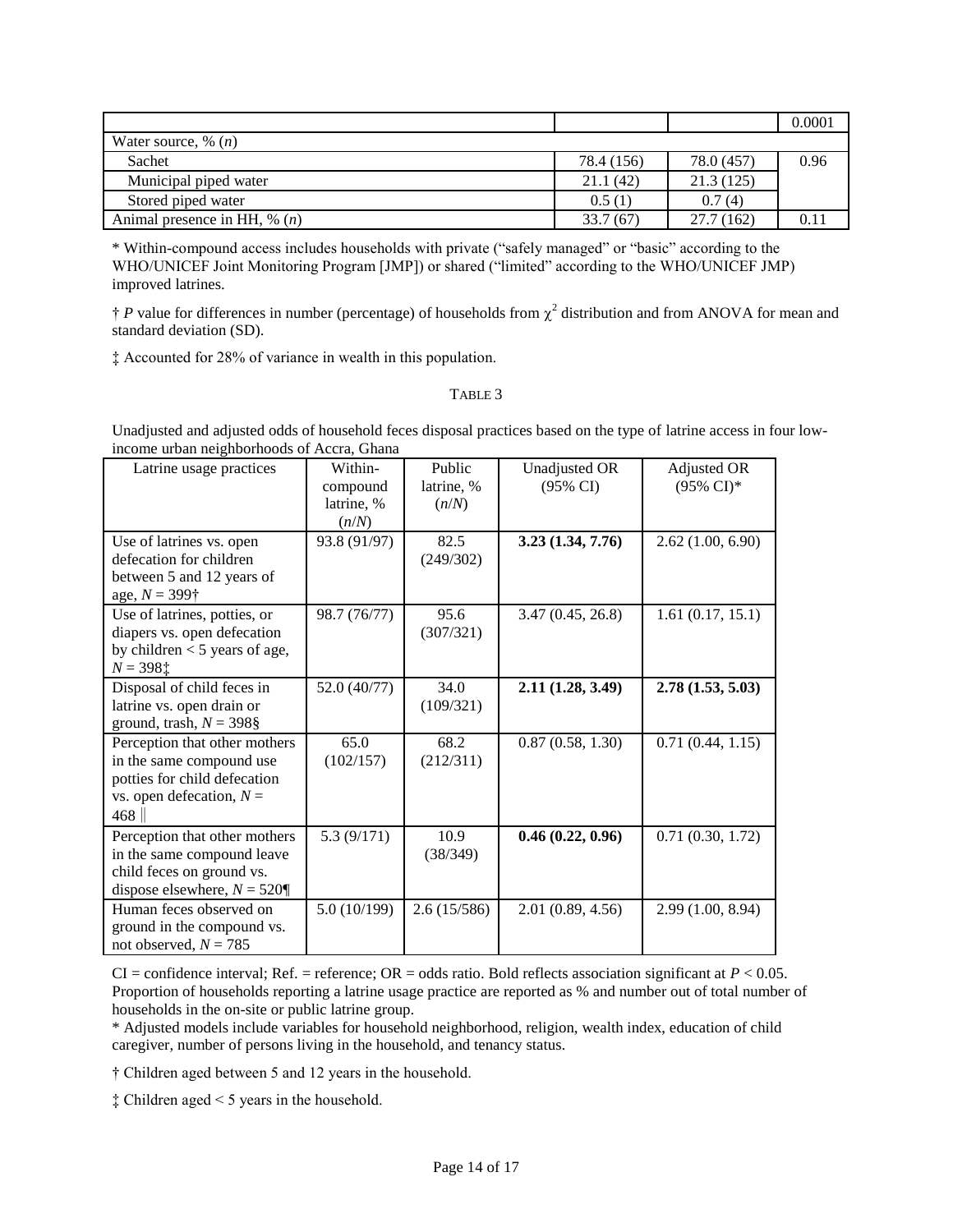§ Households that share a compound yard with other households.

#### SUPPLEMENTAL TABLE 1

Sociodemographic characteristics for 785 urban households in four low-income neighborhoods of Accra, Ghana, by neighborhood

| Neighborhood                              | Alajo      | <b>Bukom</b>  | Old Fadama    | Shiabu     | $P$ value* |
|-------------------------------------------|------------|---------------|---------------|------------|------------|
|                                           | $N = 205$  | $N = 175$     | $N = 204$     | $N = 201$  |            |
| Education of caregiver, $\%$ ( <i>n</i> ) |            |               |               |            |            |
| No formal education                       | 14.2 (29)  | 15.4(27)      | 47.6 (97)     | 8.0(16)    | < 0.0001   |
| Completed primary                         | 20.0(41)   | 41.7(73)      | 21.1(43)      | 20.9(42)   |            |
| Completed secondary or                    | 65.9 (135) | 42.9 (75)     | 31.4(64)      | 71.1 (143) |            |
| higher                                    |            |               |               |            |            |
| Tenancy status (own), $\%$ ( <i>n</i> )   | 51.7 (106) | 82.3 (144)    | 66.2(135)     | 52.2 (105) | < 0.0001   |
| Religion, % $(n)$                         |            |               |               |            |            |
| Christian                                 | 77.6 (159) | 89.1 (156)    | 33.8 (69)     | 96.0 (193) | < 0.0001   |
| Muslim                                    | 22.4 (46)  | 8.0(14)       | 64.2 (131)    | 3.0(6)     |            |
| Other                                     | 0(0)       | 2.9(5)        | 2.0(4)        | 1.0(2)     |            |
| Households living in                      | 79.6 (163) | 82.5 (144)    | 59.5 (121)    | 94.6 (190) | < 0.0001   |
| compound, $\%$ $(n)$                      |            |               |               |            |            |
| Number of people in                       | 5.26(3.58) | 5.67(4.86)    | 8.97 (69.72)  | 4.53(1.98) | 0.61       |
| household, mean (SD)                      |            |               |               |            |            |
| Wealth index, mean (SD)†                  | 0.28(0.85) | $-0.14(1.15)$ | $-0.34(0.96)$ | 0.31(0.83) | < 0.0001   |
| Facility access, % $(n)$ <sup>*</sup>     |            |               |               |            |            |
| Private basic facility                    | 3.2(16)    | 0.01(1)       | 0(0)          | 2.0(4)     | < 0.0001   |
| Compound-shared basic                     | 44.9 (92)  | 6.3(11)       | 1.5(3)        | 35.8 (72)  |            |
| facility                                  |            |               |               |            |            |
| Public facility                           | 47.3 (97)  | 93.1 (163)    | 98.5 (201)    | 62.2(125)  |            |
| Water source, $\%$ (n)                    |            |               |               |            |            |
| Sachet                                    | 74.6 (153) | 71.4 (125)    | 92.2 (188)    | 73.1 (147) | < 0.0001   |
| Municipal piped water                     | 24.9 (51)  | 28.0 (49)     | 7.4(15)       | 25.9 (52)  |            |
| Tap of polytank with                      | 0.5(1)     | 0.6(1)        | 0.5(1)        | 1.0(2)     |            |
| stored piped water                        |            |               |               |            |            |
| Animal presence in HH, %                  | 33.8(69)   | 23.4(41)      | 20.7(42)      | 38.3(77)   | 0.0002     |
| (n)                                       |            |               |               |            |            |

SD = standard deviation.

 $*$  *P* value for differences across neighborhoods in number (percentage) of households from  $\chi^2$  distribution, and from ANOVA for mean and standard deviation.

† Wealth index calculated by principal component analysis of eight household assets using the PROC FACTOR command.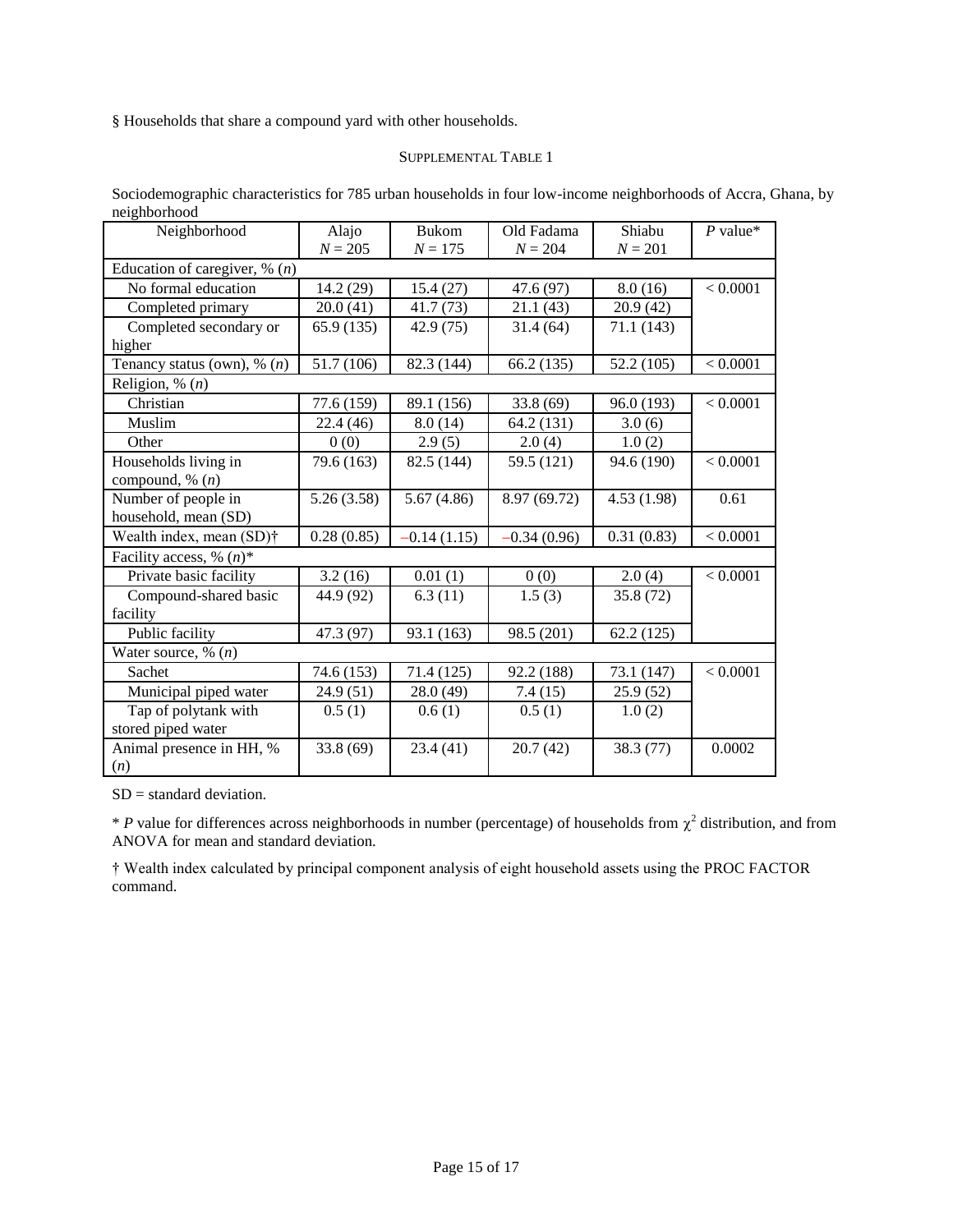# **Figure 1-1**

|                                                                        | $\mbox{Log}^{10}$ $E.$<br>$\mbox{coli}$ cfu/set of hands                                                                                                                                                 | Log <sup>10</sup> E. coli cfu/100 cm <sup>2</sup> on<br>surfaces                                                                                                           | Log <sup>10</sup> hAdv/100 cm <sup>2</sup> on surfaces                                                                                                                         |
|------------------------------------------------------------------------|----------------------------------------------------------------------------------------------------------------------------------------------------------------------------------------------------------|----------------------------------------------------------------------------------------------------------------------------------------------------------------------------|--------------------------------------------------------------------------------------------------------------------------------------------------------------------------------|
| Level of shared latrine<br>access                                      | Wilcoxon scores for cfu/hands<br>$\frac{u}{2}$<br>$\ddot{\circ}$<br>$Pr < Z$ 0.2004<br>$Pr >  Z $ 0.4009<br>Compound shared, n = 4<br>Public latrine, n = 45                                             | scores for cfu/surface<br>a<br>Wilcoxon s<br>$Pr > 2$ 0.0402<br>Public latrine, n = 52<br>Compound shared, $n = 17$                                                        | cfu/surface<br>Wilcoxon scores for<br>$\frac{\pi}{n}$<br>Compound shared, n = 17<br>Public latrine, n = 51                                                                     |
| Defecation location by<br>children 5-12 years                          | 40<br>Wilcoxon scores for cfu/hands<br>$\frac{8}{5}$<br>$\ddot{\circ}$<br>Pr < Z 0.2700<br>Pr > IZI 0.5539<br>Latrine, $n = 22$<br>Open area, n = 20                                                     | Wilcoxon scores for cfu/surface<br>$\bullet$<br>$Pr = 2$ 0.2641<br>$Pr =  2 $ 0.5282<br>Latrine, $n = 28$<br>Open area, n = 18                                             | Wilcoxon scores for cfu/surface<br>$\ddot{\circ}$<br>Latrine, $n = 28$<br>Open area, n = 18                                                                                    |
| Defecation location by<br>children < $5$ years                         | 60<br>Wilcoxon scores for cfu/hands<br>40<br>$\overline{\mathbf{z}}$<br>Pr > 2 0.2970<br>Pr > (2) 0.5941<br>Potty/diaper/latrine, n = 55<br>Open area, $n = 6$                                           | scores for cfu/surface<br>Wilcoxon<br>$\times$ Z 0.1996<br>$\times$ IZI 0.3992<br>Potty/diaper/latrine, n = 49<br>Open area, $n = 4$                                       | $\overline{\mathbf{x}}$<br>Wilcoxon scores for cfu/surface<br>Ar < 2 0.1891<br>Ar > jil 0.3701<br>Potty/diaper/latrine, n = 49<br>Open area, n = 3                             |
| Disposal location for<br>child feces by<br>caregivers                  | $\overline{66}$<br>Wilcoxon scores for cfu/hands<br>$\ddot{\phantom{1}}$<br>$\begin{array}{ll} p_T < Z & 0.2870 \\ p_T >  Z  & 0.5356 \end{array}$<br>Latrine, $n = 17$<br>Open area/trash/drain, n = 44 | Wilcoxon scores for cfu/surface<br>$\begin{array}{ll} p_{7} \succ 2 & 0.0257 \\ p_{7} \succ 12 & 0.0515 \end{array}$<br>Latrine, $n = 15$<br>Open area/trash/drain, n = 38 | 50<br>Wilcoxon scores for cfu/surface<br>Latrine, $n = 15$<br>Open area/trash/drain, n = 37                                                                                    |
| Use of potties by<br>neighbors in compound<br>for < 5 child defecation | Wilcoxon scores for cfu/hands<br>20<br>$\begin{array}{ll} p_{\rm f} > 2 & 0.3642 \\ p_{\rm f} >  2  & 0.7285 \end{array}$<br>Potty/diaper/latrine, n = 40<br>Open area, $n = 4$                          | Wilcoxon scores for cfu/surface<br>a<br>a<br>a<br>a<br>$Pr \times 2 = 0.0412$<br>$Pr \times  2  = 0.0825$<br>Potty/diaper/latrine, n = 44<br>Open area, n = 11             | Wilcoxon scores for cfu/surface<br>$\begin{array}{ll} p_T < 2 & 0.4045 \\ p_T >  I  & 0.8090 \end{array}$<br>$\mathbf{z}$<br>Potty/diaper/latrine, n = 44<br>Open area, n = 11 |